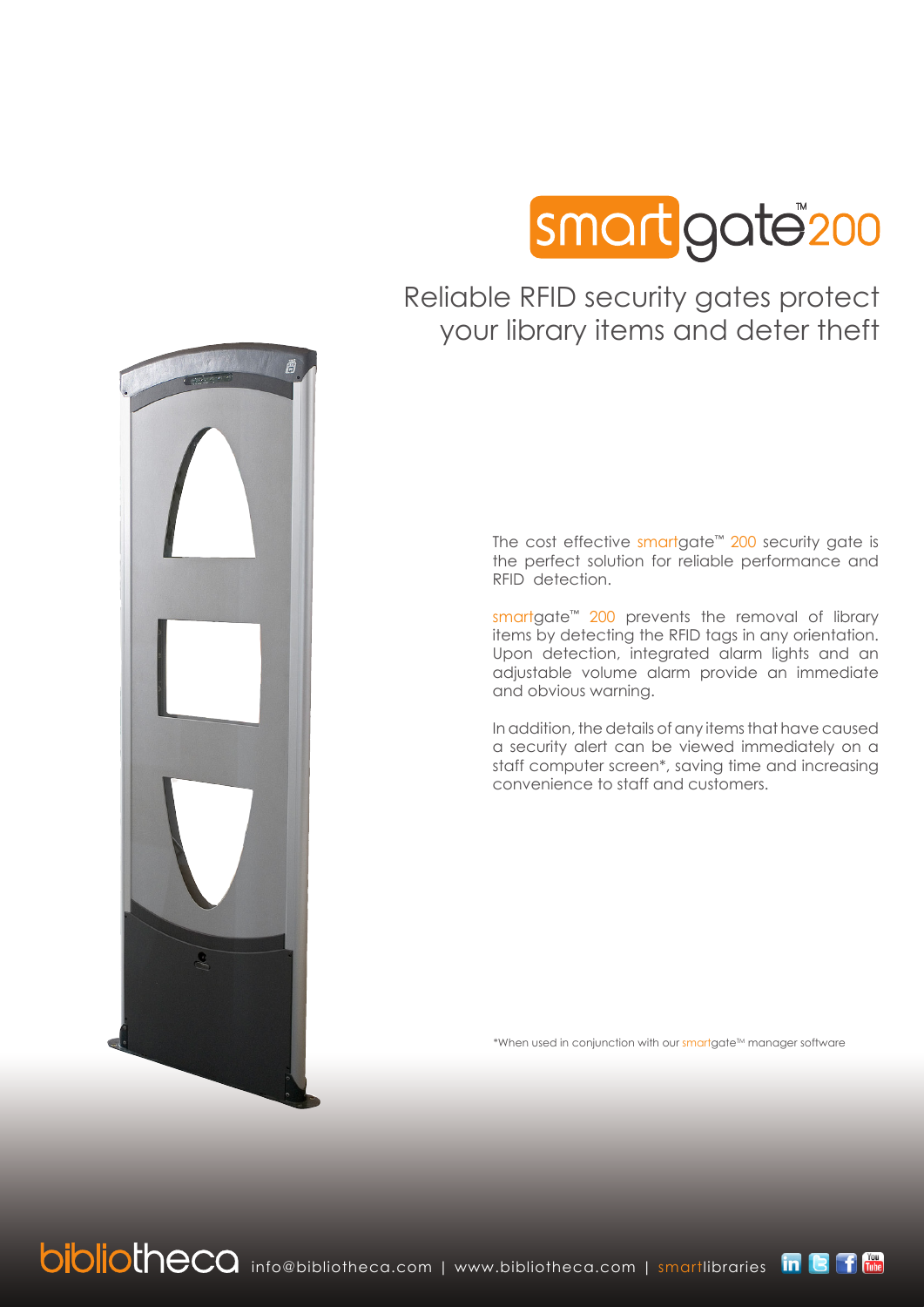# gate<sup>"</sup>200

## High performance security